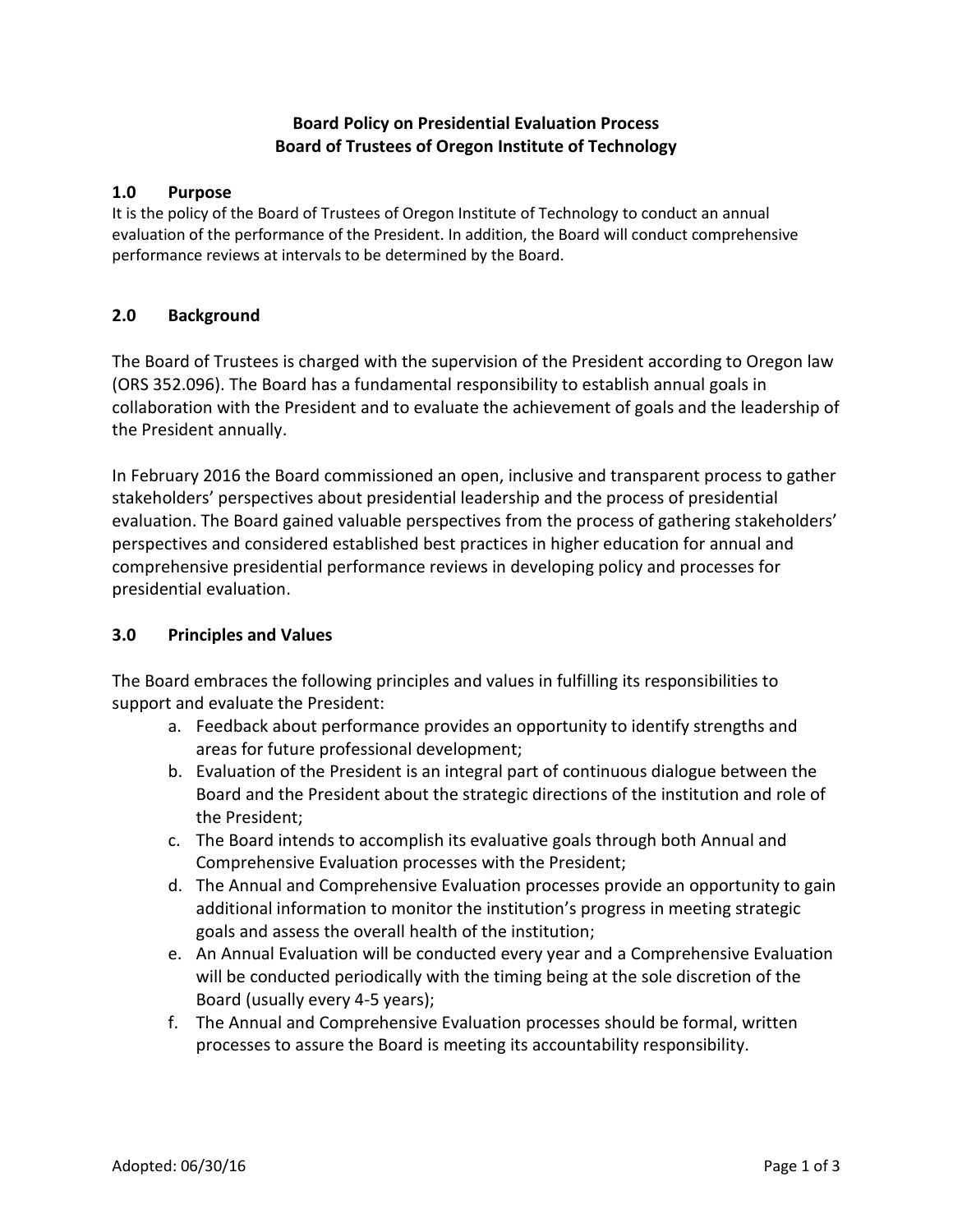- g. Agreed-upon annual goals form the basis for the Annual Evaluation and the process provides an opportunity to re-set goals and establish new goals for the following year;
- h. Criteria for the Annual and Comprehensive Evaluation, agreed upon by the President and Board leadership upon hiring and at each evaluation, should reflect the dimensions of leadership that the Board and the President believe are most important to advance the mission;
- i. The President's self-assessment is an integral part of the Annual and Comprehensive Evaluation process;
- j. Establishing a policy for presidential performance evaluation does not imply that informal, on-going evaluations cannot or should not occur between the Board and the President; and
- k. The evaluation process will be confidential to the extent provided by Oregon law.

# **4.0 Evaluation Process and Timeline**

#### 4.1 Annual Evaluation

The annual review will be based on the President's Self-Assessment Report and will be conducted by the Board Chair and Vice Chair. The Board Chair and Vice Chair may invite comments from stakeholders. The Board Chair and Vice Chair will meet with the President to discuss the self-assessment and proposed goals for the following year.

The President is required to submit a Self-Assessment Report to the Board Chair and Vice-Chair by August  $1<sup>st</sup>$  of each year or a mutually agreed upon date. The Annual Evaluation will be based on a Self-Assessment Report prepared by the President which includes:

- a. Progress on meeting goals established for the year, including relevant data where appropriate;
- b. Assessment of the strategic directions as described in the university's strategic plan;
- c. Assessment of the financial status of the university;
- d. Assessment of the opportunities and challenges facing the university;
- e. Commitment to shared governance (per Resolution 15-2);
- f. Identification of any professional development activities that the President wishes to pursue;
- g. Goals that the President proposes for the next year with descriptions of alignment with overall strategic directions where appropriate; and
- h. Other information requested by the Board Chair and Vice Chair.

The Board Chair and Vice Chair will review the Self-Assessment Report and complete their review by September 1<sup>st</sup> or within 30 days of the agreed upon date of each year and will present a report for discussion and evaluation to the full Board at the first regularly scheduled meeting of the Board following completion of their review. It is the responsibility of the full Board to draw conclusions about the report, develop feedback for the President, and approve the goals for the following year.